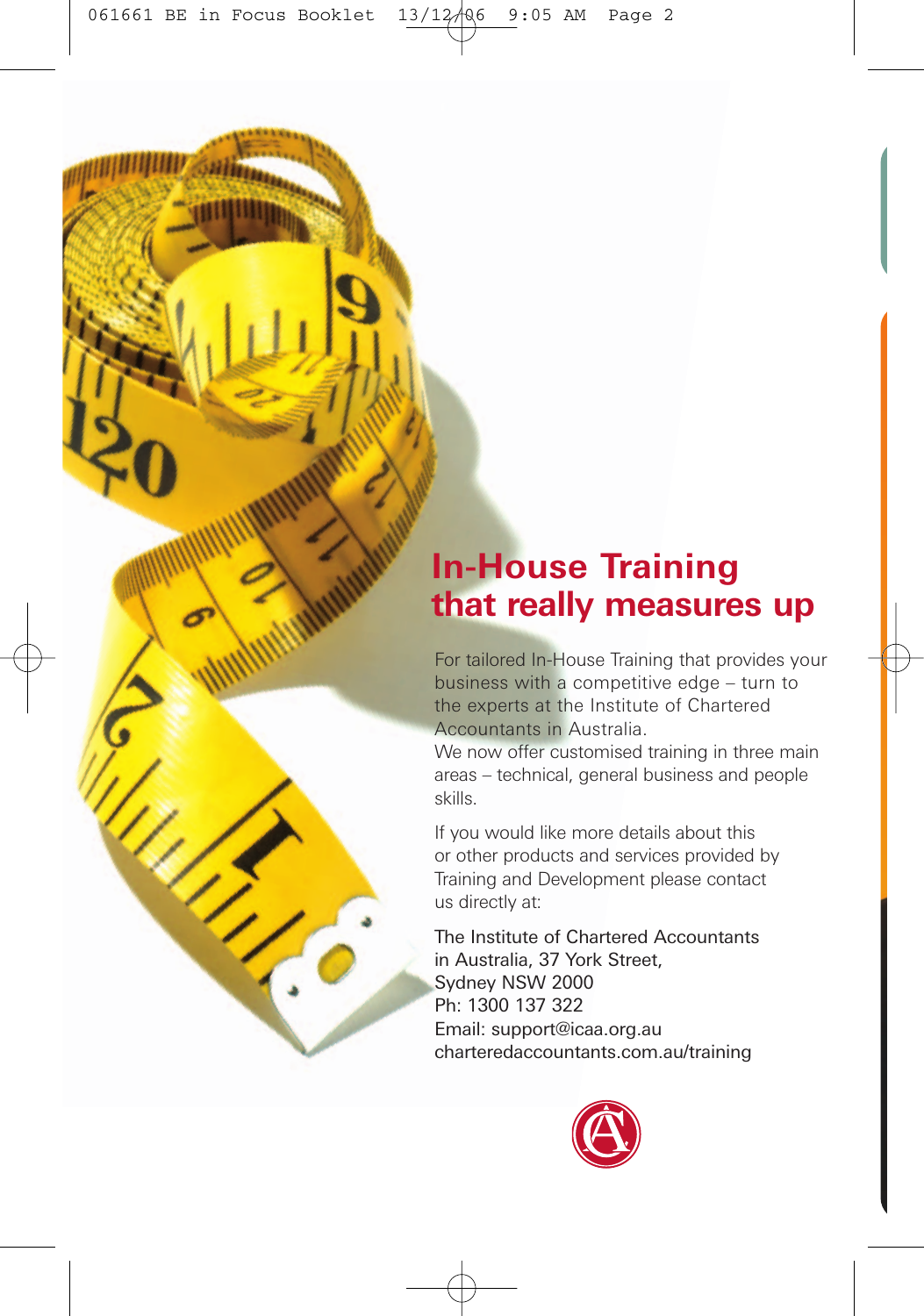**Chartered Accountants Business in focus**

**Monthly audio program > presented by Michael Schildberger**

# **The extras**

**January 07**



Chartered ccountants

NUMBER ONE IN NUMBERS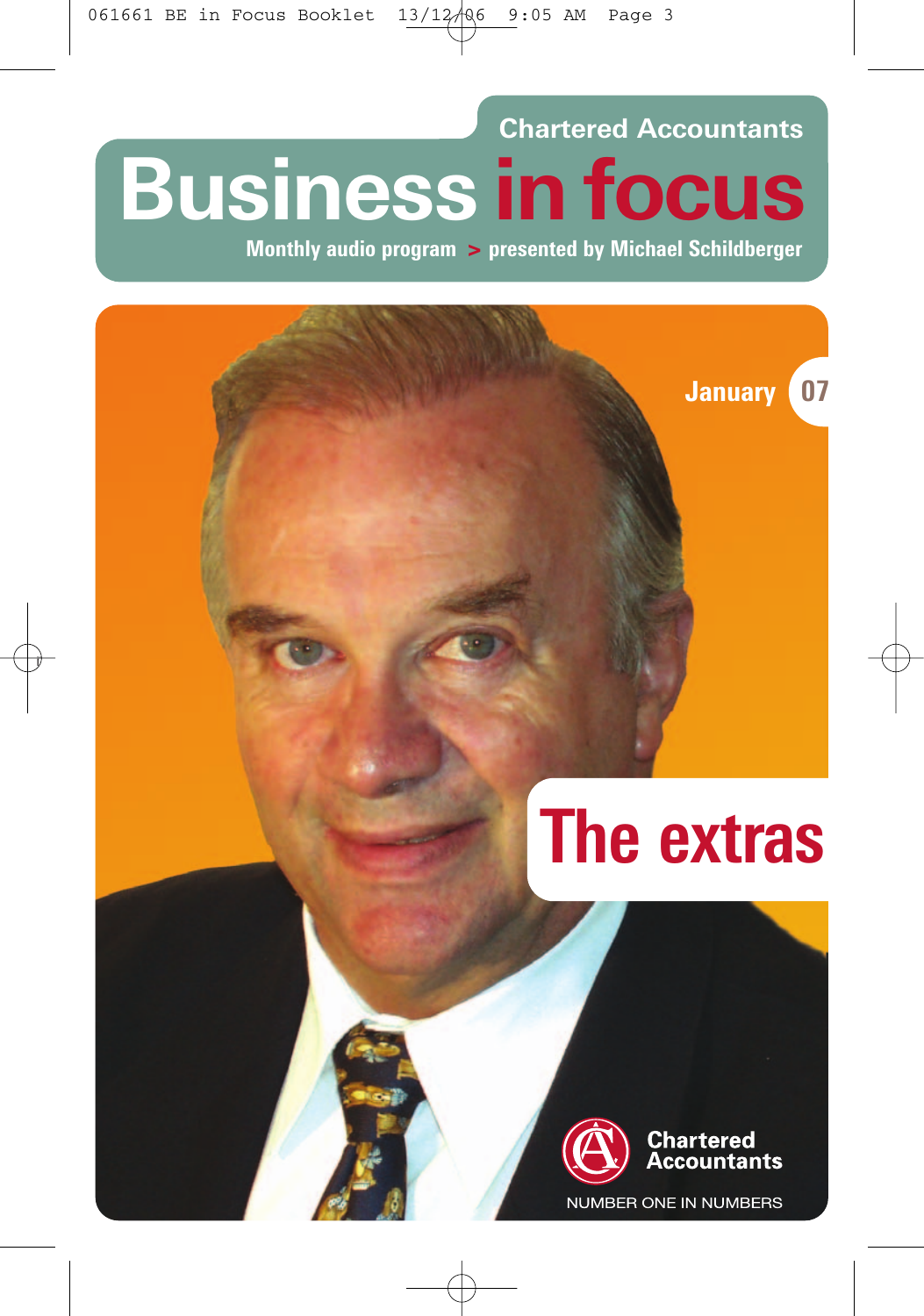

website www.be.com.au Chief Editor John Hounslow Production Manager Heather Dawson Studio Manager Peter Letts Advertising/Sponsorship Nick Schildberger nschildberger@be.com.au Manager Director Michael Schildberger Publisher Business Essentials Pty Ltd ABN 98 006 144 449 405 Riversdale Road, Hawthorn East VIC 3123 Phone (03) 9882 8333 Fax (03) 9882 8017

We're often told to work on our businesses more than in them. This is one time of the year when, without spoiling a holiday too much, we can spend time "contemplating". How can we improve, increase revenue and cut costs?

On this month's CD we try to help. First, an area we can't do much about but we're directly affected - the economy. Professor Neville Norman gives us his traditional January forecast for the year.

And, we might pick up some thought-provoking tips from other successful business people on this CD, such as award winner Terrill Riley-Gibson and her Balcony Living concept, or Mark Perissinotto with global on-line success.

There's a word of warning from Michael Jones of Cummings Flavel McCormack about the potential of super being a new death duty.

You might also enjoy some research findings that suggest we should "nap" at work!

Not "napping", so many of us are uncomfortable with networking, but professional trainer Wendy Buckingham tells us it's vital for accountants and has some hints on how to make it work best.

Giving teams of any description the power to win is the recipe for winning results. And former Olympian, Bo Hanson, has good advice to chartered accountants.

And Lawrie Stanford of the Australian Wine & Brandy Corporation has spoken at conferences for the Institute of Chartered Accountants in Australia. We'll hear his outlook on the CD.

Enjoy the CD and this Extras booklet and above all, I wish you a successful 2007.

Michael

Michael Schildberger

© Copyright 2006 Business Essential Pty Ltd ABN 98 006 144 449 and the Institute of Chartered Accountants in Australia ABN 50 084 642 571. Business Essentials and the BE logo are registered trademarks of Business Essentials Pty Ltd. Neither Business Essentials Pty Ltd nor Michael Schildberger, nor the Institute of Chartered Accountants in Australia, nor sponsors of this program accept any form of liability, be it contractual, tortious or otherwise, for the contents of this CD or for any consequences arising from its use or any reliance placed upon it. The information, opinions and advice contained in this CD are of a general nature only and may not relate to or be relevant to your particular circumstances.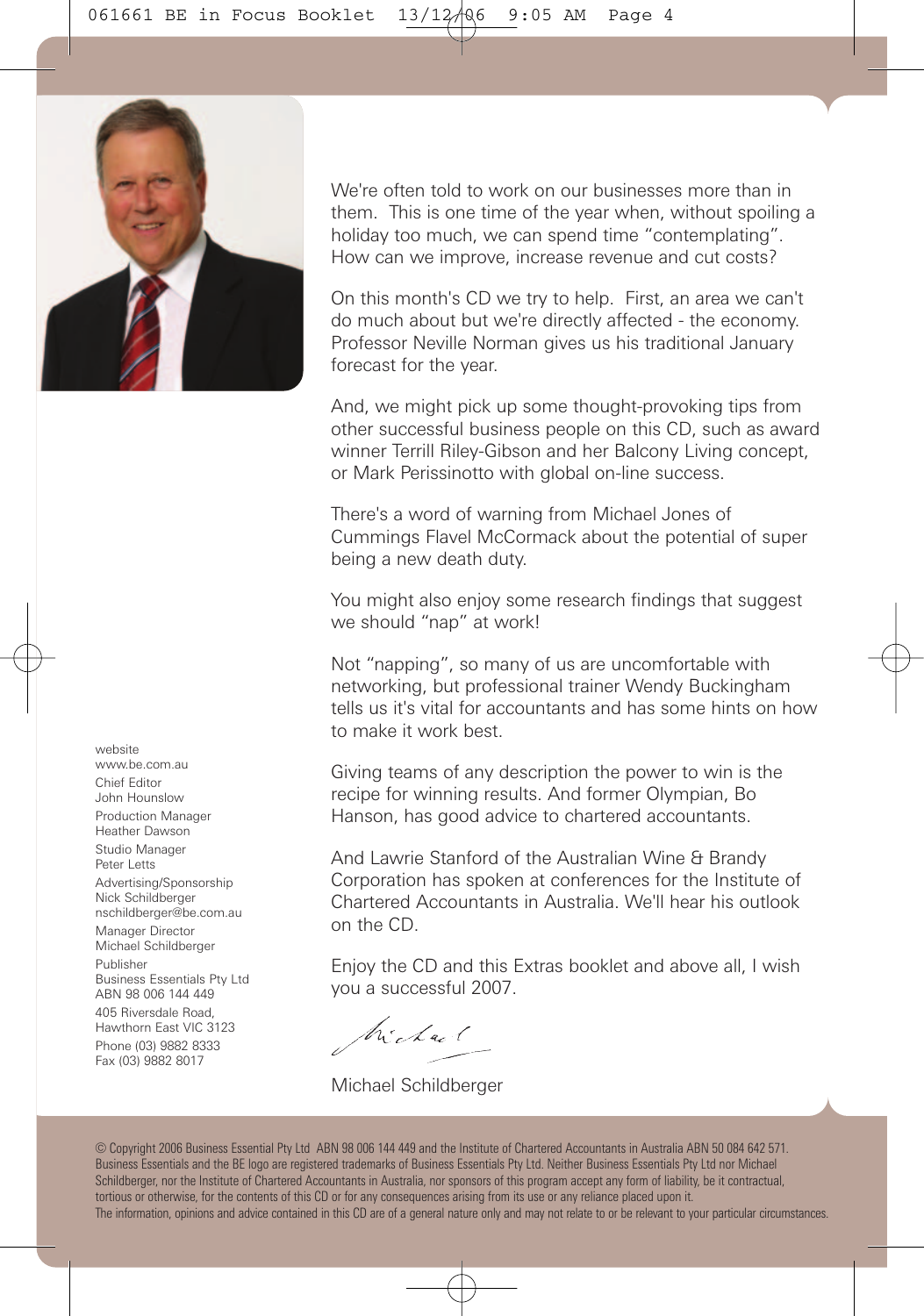# Track 1 SECRETS OF EFFECTIVE NETWORKING

Wendy Buckingham

- > Mastering effective networking is an essential skill for building and retaining good business relationships. People like to do business with someone they know and trust or who is recommended by someone they know and trust.
- > A common trap is to concentrate on finding out what you can get from the people you meet in the way of new business, rather than what you can give them in the way of information and contacts.
- > Choose a networking environment that has the sort of people in it that you want to meet. Is it the local Chamber of Commerce, an industry association or even the local golf club?
- > Don't try to talk to lots of people. Aim to have meaningful conversations with three or four - exchange business cards and follow up with a short note.
- > Even if you are shy and hate the idea of networking, there are lots of conversation openers that can smooth the way. Conversely, it's handy to have some "exit" strategies for when you get trapped by someone and want to move on elegantly.

### Track 2 EMPOWERING TEAMS FOR WINNING RESULTS

Bo Hanson, Xplore

- > High performance teams have a distinct purpose in terms of why the team exists, the goals it needs to achieve and how to achieve them
- > The team also has roles clearly defined and team members understand what their roles and areas of responsibility are. They have a great understanding of each other's strengths and limitations and this allows them to compliment each other
- > Take for example a successful sporting team like the Australian Olympic Team. Young kids dream of being a part of this unique group. Imagine within an organisation where people have that level of desire to want to be in their own team.
- > When a team member is "off the boil", others go beyond their role description to add value to the team's success. A selfless act could be answering someone else's phone when they are absent, or encouraging others to push themselves. These acts will not be counted in your stats page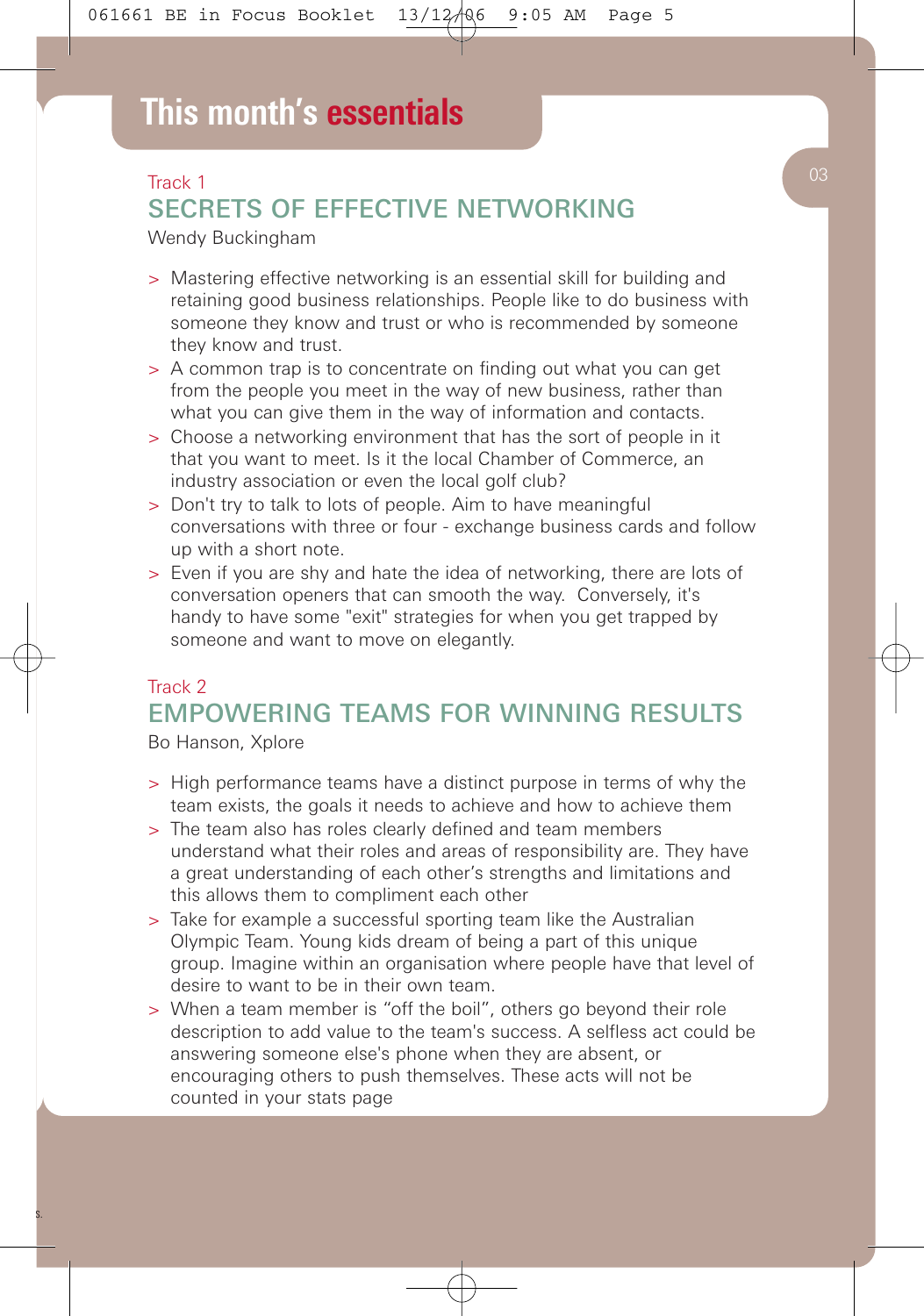# **This month's essentials**

### Track 3 THE ECONOMY IN 2007

Professor Neville Norman, Melbourne University

Most likely outcomes:

- > Overall economic growth 1.9% (5-year average 3.2%)
- > Housing starts 5% down (5YA: 8% rise)
- > Vehicle registrations 2% down (5YA: 6% rise)
- > Consumer price inflation 2.8% (5YA: 2.4%)
- > Wages growth 3.8% (5YA: 4.3%)
- > Key interest rates: 0.25% down by June; 0.75% down by December
- > Dollar: up to 81c US by June, back to 76c in December, Euro holds at 60.
- > Budget cash surplus \$13b., primed by tax cuts
- > Net foreign debt \$560b end 07; TBS 43mm! (up 5%)

Watch-outs:

Drought bites harder; wages scramble; no May tax cuts; ALP wins election.

# Track 4 AWARD WINNING SUCCESS

Terrill Riley-Gibson, BalconyLIVING

- > It's good to show appreciation of the unsung heroes in your business
- > Planning and expert advice prior to opening was very important
- > We've deliberately engaged with customers and the local community
- > Our vision includes setting trends and creating confidence in this part of Sydney
- > We live the life of our customers we're credible to them
- > Finding an alternative business model has been critical the same old retail model would not have worked
- > We look for growth through partnerships with suppliers and designers
- > Being determined, persistent and assertive makes people believe in you
- > We aim to make BalconyLIVING a top destination shop
- > Long, long term, we hope to have a business that someone will buy so we can move to our next big dream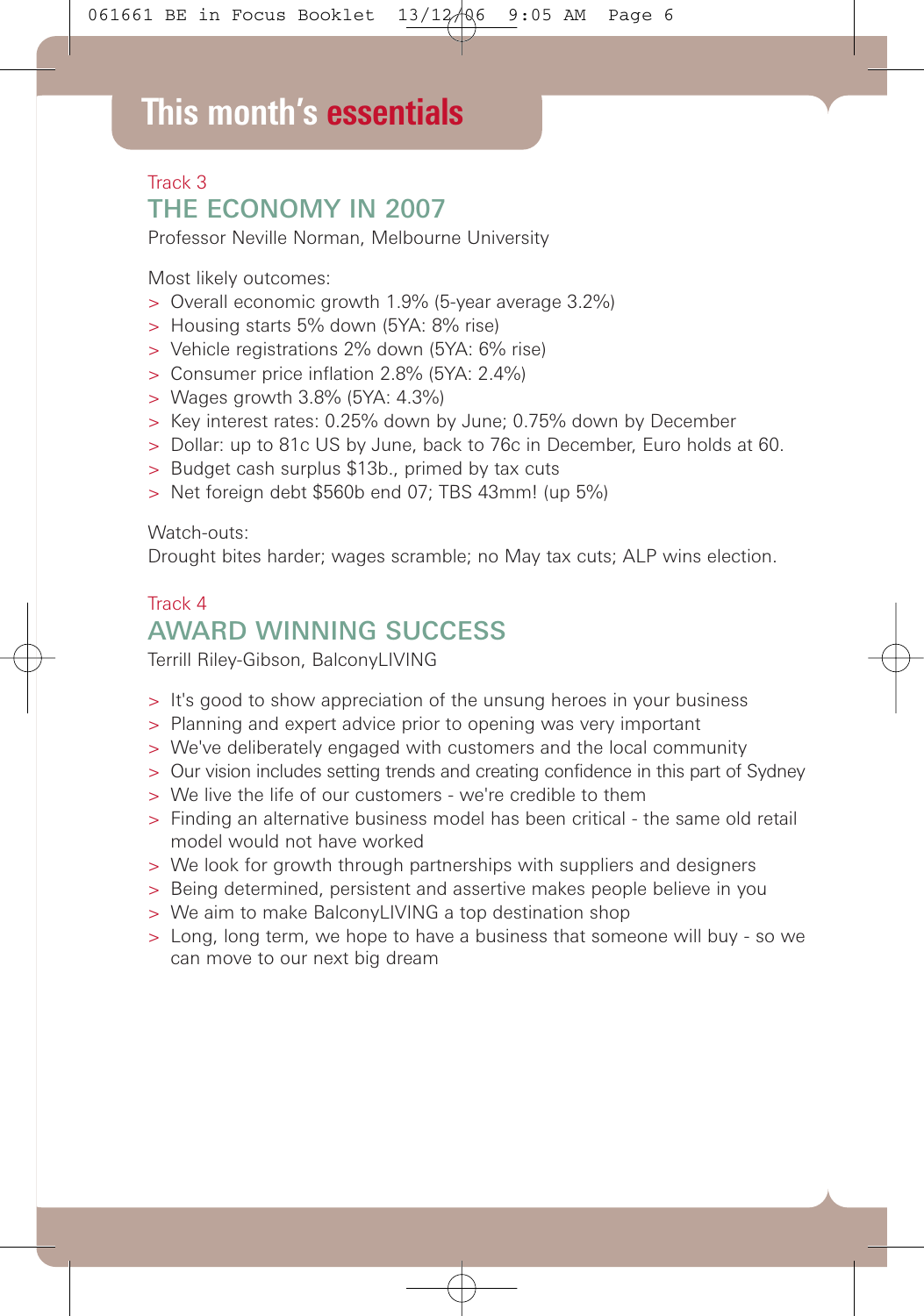# $\Gamma$ rack 5  $\left($  05 AUST. WINE INDUSTRY OUTLOOK

Lawrie Stanford, Aust. Wine & Brandy Corp.

- > There's a strong prospect of a low yielding 2007 season
- > If yields reduce by 20%, the current stock "overhang" would not be eliminated but "balance" would come forward a year earlier
- > A return to supply/demand balance in 2009/10 is expected through the combined effects of an eased national oversupply and slowing in export growth

### Track 6 MANAGING DEBT IN PROPERTY

Steve McKnight, Author, "From 0 to 260+ Properties In 7 Years"

- > There's no such thing as "good debt"
- > Debt must be managed carefully. Have a plan to eliminate it
- > Invest believing the worst-case scenarios on interest rates
- > There's a difference between how much skilled and novice investors should borrow, depending on the state of the market. Consider a loanto-valuation ratio benchmark
- > Don't react to the market learn to understand it so you can be proactive
- > Understand the ups, downs and flats of the property "clock"
- > In a downturn, reduce debt and increase cash survival strategies are important
- > Don't be afraid to sell if your money is better off elsewhere.

### Track 7 SHAREMARKET UPDATE

Tim Lincoln, Lincoln Stock Doctor

- > 2007 looks set to be another great year for the sharemarket
- > Tim's prediction still holds: the All Ords will reach 6000 points by mid-2007
- > There's no better time than now to assess your portfolio
- > It takes discipline and a long-term focus
- > Review what has worked, or not worked, for you in 2006
- > Follow Lincoln's Golden Rules of investing
- > Star stock highlights: ANZ, St George, Westpac, Rinker
- > Tips: Oakton, Cabcharge, Iress, SMS Management, Rio, BHP, Kagara Zinc, Austin Engineering and Structural Systems.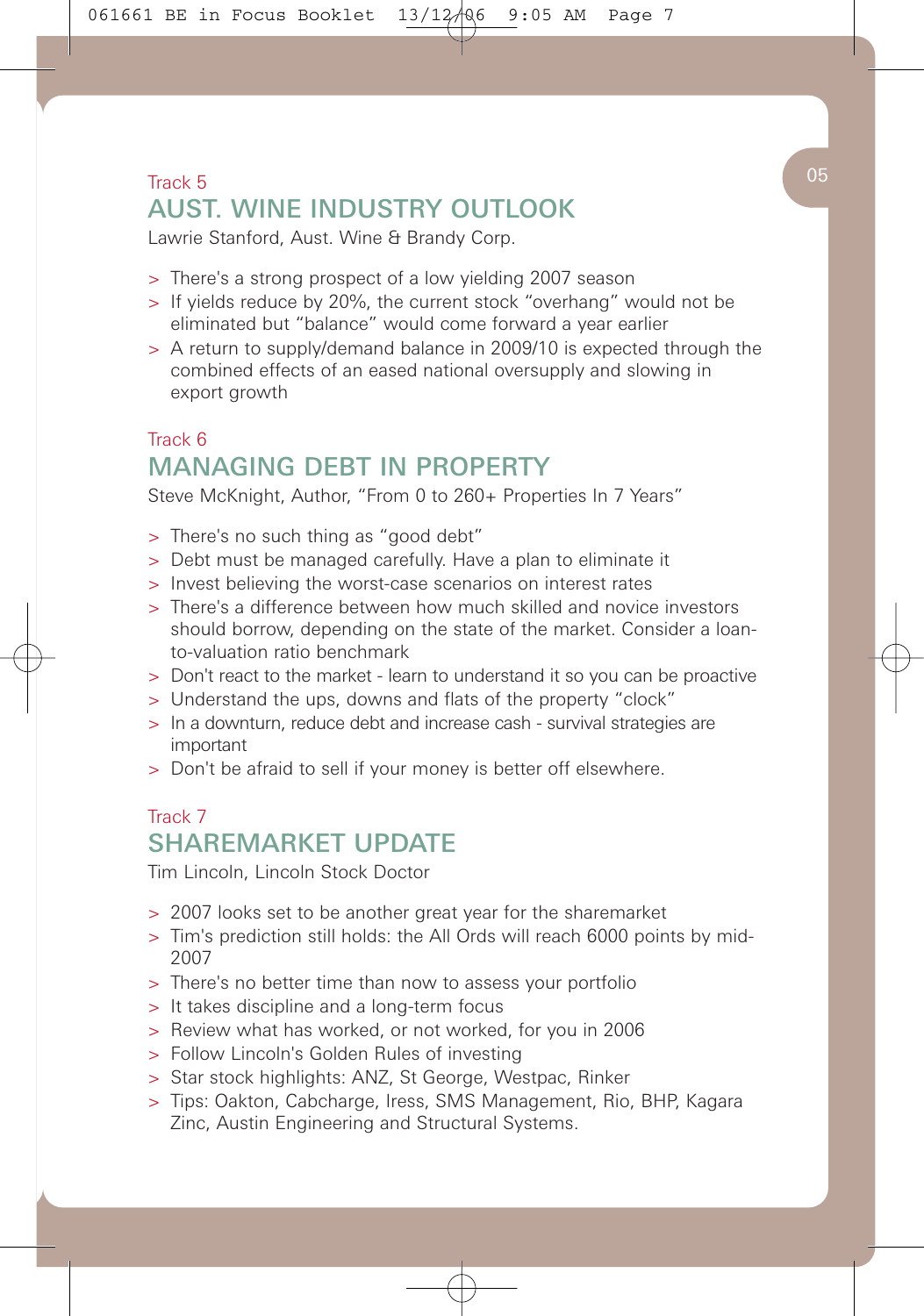# **This month's essentials**

# Track 8 SUPER: A NEW DEATH DUTY?

Michael Jones, Cummings Flavel McCormack

- > Beware of disguised death duty
- > Your superannuation benefit may be taxed at 16.5% when you die
- > Claiming a tax deduction on your New Year's resolution self-education
- > Tax treatment of travel and meal expenditure
- > Special rules for educational institution costs
- > Tax treatment of executive coaching expenses.

### Track 9 TAKING A NAP AT WORK

Thea O'Connor

- > With each generation we're sleeping less
- > Our circadian rhythms dip twice: 2am-5am and 2am-5pm the afternoon slump!
- > Workplace accidents and errors peak at those times
- > A 10 minute nap with alleviate tiredness, improve mood and concentration, reduce workplace accidents and errors
- > Research shows that napping can also improve creative and innovative thinking
- > Workplace napping must be endorsed from the top
- > Work with managers first, consult with staff, educate about sleep hygiene and daytime alertness
- > Establish a group to oversee your napping policy, include nap training

### Track 10 **GLOBAL SUCCESS ONI INF**

Mark Perrisinotto, VetShopOnline

- > Your front page is like a regular shop front: ask yourself if customers want to spend time there. Will they feel safe to buy? Will privacy be respected?
- > Pay-per-click marketing has benefits
- > Currency fluctuations are a real risk
- > Competition is huge a lot of time is spent researching other sites
- > Credit card fraud is a risk and requires security measures
- > Reputation and credibility are everything

To succeed:

- > Have faith in your product
- > Buy the best software systems that you can afford
- > Constantly test and improve your site
- > Margins are very tight so run a tight ship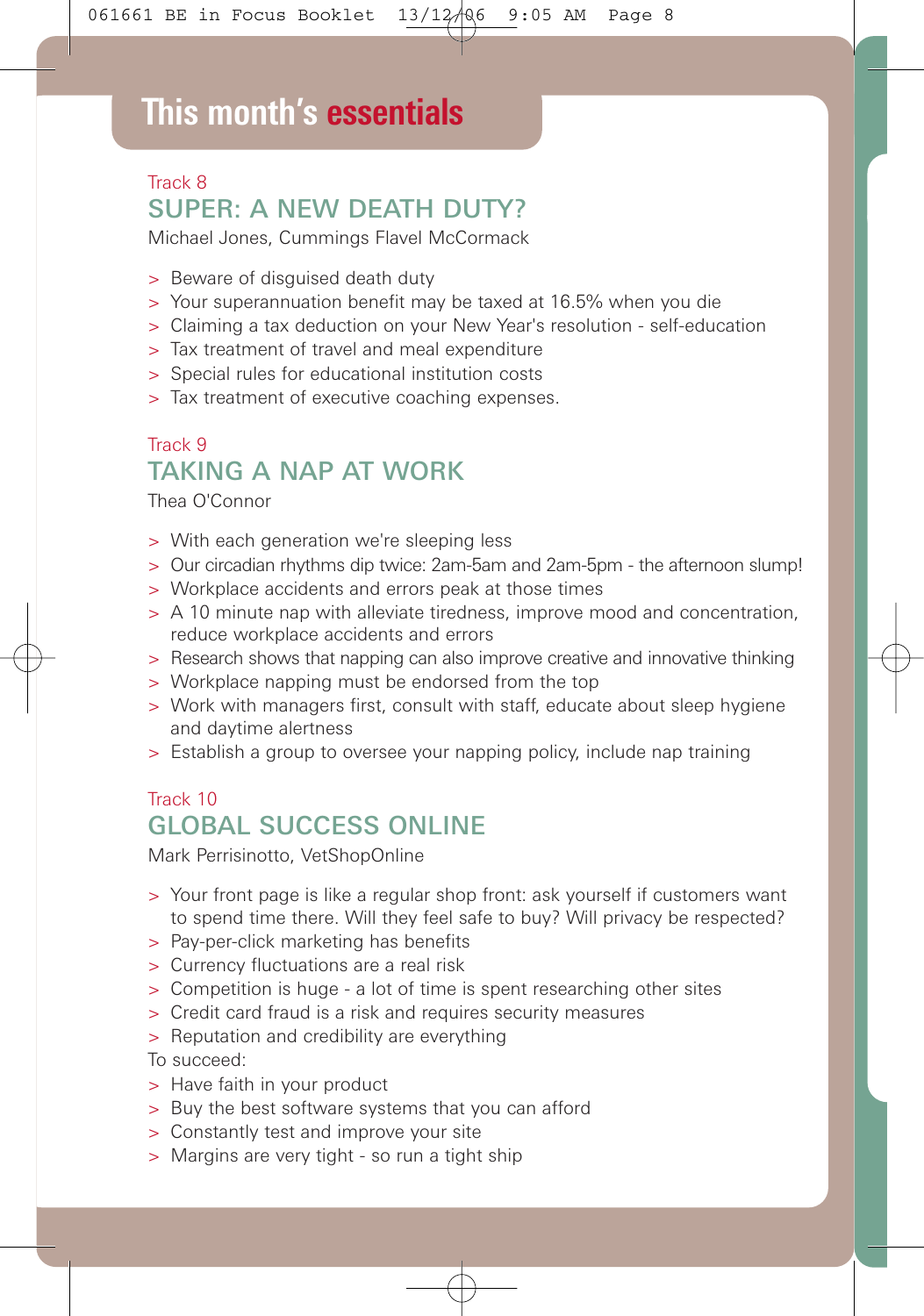# **This month's essentials Information**

For more information about the topics discussed on this January 2007 program, please contact the relevant organisations listed below.

#### **SECRETS OF EFFECTIVE NETWORKING**

The Institute of Chartered Accountants in Australia **1300 137 322 www.charteredaccountants.com. au/training**

#### **EMPOWERING TEAMS FOR WINNING RESULTS**

The Institute of Chartered Accountants in Australia **1300 137 322**

**www.charteredaccountants.com. au/training**

#### **THE ECONOMY IN 2007**

Professor Neville Norman. Email: n.norman@unimelb.edu.au

#### **AWARD WINNING SUCCESS**

Terrill Riley-Gibson, BalconyLIVING. Tel: 02 8765 1789 or 0414 911 412 Email: greetings@balconyliving.com.au Website: www.balconyliving.com.au

#### **AUST. WINE INDUSTRY OUTLOOK**

The Institute of Chartered Accountants in Australia **1300 137 322 www.charteredaccountants.com. au/training**

#### **MANAGING DEBT IN PROPERTY**

Steve McKnight. Website:www.PropertyInvesting.com /Essentials

#### **SUPER: A NEW DEATH DUTY?**

Michael Jones, Cummings Flavel **McCormack** Tel: 03 9882 3268 Website: www.cfmc.com.au

#### **SHAREMARKET UPDATE**

Tim Lincoln, Lincoln Stock Doctor. Website: www.stockdoctor.com.au Please contact Lincoln direct for more details about its STOCKdoctor investment software or managed fund services on 1800 676 332

#### **TAKING A NAP AT WORK**

Thea O'Connor. Tel: 0412 190 860 Email: enquiries@thea.com.au Website: www.thea.com.au for more details about the Napping project. GLOBAL SUCCESS ONLINE Mark Perrisinotto, VetShopOnline. Tel: 07 5441 2187 Email: mark@@vetshoponline.com Website: www.vetshoponline.com





NUMBER ONE IN NUMBERS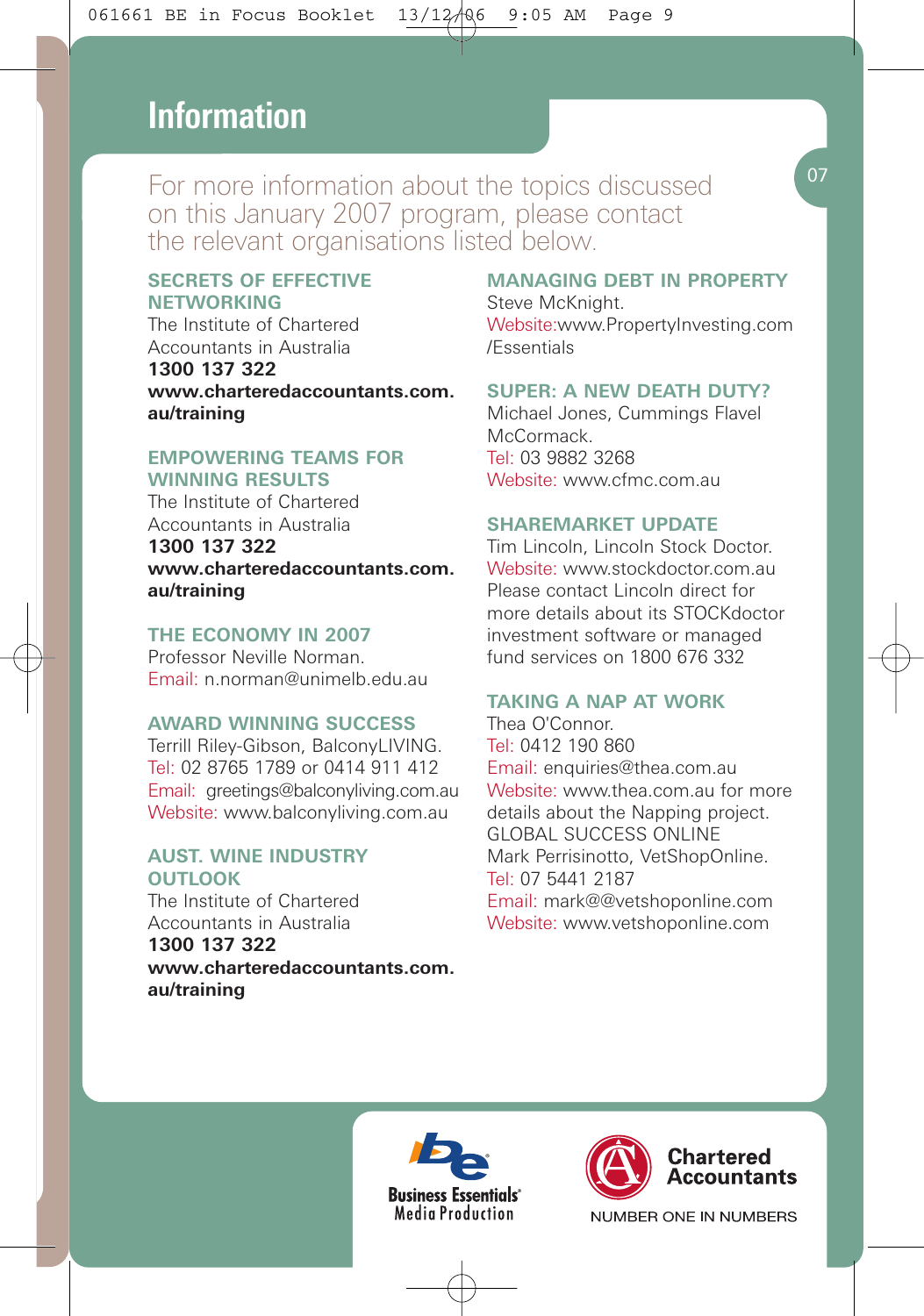# **Subscription Form**

I would like to subscribe to Chartered Accountants Business in Focus and/or Tax in Focus:

| Family name:<br><u> 1990 - Johann Barbara, martin a</u>                                                                                                                                                                                                                                        |                                                                                                                                                                                                                                                                                                                                                                                                                                                                                                                                                                                                                                                                                                                                                                                                                                        | First Name:  |                                                                       |                 |                                                   |  |
|------------------------------------------------------------------------------------------------------------------------------------------------------------------------------------------------------------------------------------------------------------------------------------------------|----------------------------------------------------------------------------------------------------------------------------------------------------------------------------------------------------------------------------------------------------------------------------------------------------------------------------------------------------------------------------------------------------------------------------------------------------------------------------------------------------------------------------------------------------------------------------------------------------------------------------------------------------------------------------------------------------------------------------------------------------------------------------------------------------------------------------------------|--------------|-----------------------------------------------------------------------|-----------------|---------------------------------------------------|--|
| Company:                                                                                                                                                                                                                                                                                       |                                                                                                                                                                                                                                                                                                                                                                                                                                                                                                                                                                                                                                                                                                                                                                                                                                        |              |                                                                       |                 |                                                   |  |
| Address:                                                                                                                                                                                                                                                                                       |                                                                                                                                                                                                                                                                                                                                                                                                                                                                                                                                                                                                                                                                                                                                                                                                                                        |              |                                                                       |                 |                                                   |  |
| City:<br>the control of the control of the control of the control of                                                                                                                                                                                                                           |                                                                                                                                                                                                                                                                                                                                                                                                                                                                                                                                                                                                                                                                                                                                                                                                                                        |              | Country:<br>Postcode:<br>the control of the control of the control of |                 |                                                   |  |
| Telephone:<br>the control of the control of the control of                                                                                                                                                                                                                                     | Fax:                                                                                                                                                                                                                                                                                                                                                                                                                                                                                                                                                                                                                                                                                                                                                                                                                                   |              |                                                                       |                 |                                                   |  |
| Email:                                                                                                                                                                                                                                                                                         |                                                                                                                                                                                                                                                                                                                                                                                                                                                                                                                                                                                                                                                                                                                                                                                                                                        | Member No:   |                                                                       |                 |                                                   |  |
| Age Group (please tick one):                                                                                                                                                                                                                                                                   | $\Box$ 18-25                                                                                                                                                                                                                                                                                                                                                                                                                                                                                                                                                                                                                                                                                                                                                                                                                           | $\Box$ 26-35 |                                                                       |                 | $\Box$ 36-45 $\Box$ 46-55 $\Box$ 56-65 $\Box$ >65 |  |
| Type of Business:<br>Number of Employees:                                                                                                                                                                                                                                                      |                                                                                                                                                                                                                                                                                                                                                                                                                                                                                                                                                                                                                                                                                                                                                                                                                                        |              |                                                                       |                 |                                                   |  |
| <b>Subscription Pricing (GST Inclusive)</b>                                                                                                                                                                                                                                                    |                                                                                                                                                                                                                                                                                                                                                                                                                                                                                                                                                                                                                                                                                                                                                                                                                                        |              |                                                                       |                 |                                                   |  |
| <b>Product</b>                                                                                                                                                                                                                                                                                 |                                                                                                                                                                                                                                                                                                                                                                                                                                                                                                                                                                                                                                                                                                                                                                                                                                        |              | <b>Australian Rates</b><br><b>Members</b>                             | <b>Standard</b> | <b>Overseas Rates</b><br><b>Members</b> Standard  |  |
| Business In Focus - CD                                                                                                                                                                                                                                                                         | \$385                                                                                                                                                                                                                                                                                                                                                                                                                                                                                                                                                                                                                                                                                                                                                                                                                                  | \$485        | \$385                                                                 | \$485           |                                                   |  |
| Tax In Focus - CD<br>$\mathbf{L}$                                                                                                                                                                                                                                                              | \$385                                                                                                                                                                                                                                                                                                                                                                                                                                                                                                                                                                                                                                                                                                                                                                                                                                  | \$485        | \$385                                                                 | \$485           |                                                   |  |
| Combined (Business in Focus $+$ Tax in Focus) $-$ CD<br>$\mathsf{L}$                                                                                                                                                                                                                           | \$695                                                                                                                                                                                                                                                                                                                                                                                                                                                                                                                                                                                                                                                                                                                                                                                                                                  | \$875        | \$695                                                                 | \$875           |                                                   |  |
| Business in Focus - Online                                                                                                                                                                                                                                                                     | \$250                                                                                                                                                                                                                                                                                                                                                                                                                                                                                                                                                                                                                                                                                                                                                                                                                                  | \$300        | \$230                                                                 | \$280           |                                                   |  |
| Tax in Focus - Online<br>$\mathsf{L}$                                                                                                                                                                                                                                                          | \$250                                                                                                                                                                                                                                                                                                                                                                                                                                                                                                                                                                                                                                                                                                                                                                                                                                  | \$300        | \$230                                                                 | \$280           |                                                   |  |
| $\Box$ Combined (Business in Focus + Tax in Focus) - Online                                                                                                                                                                                                                                    | \$450                                                                                                                                                                                                                                                                                                                                                                                                                                                                                                                                                                                                                                                                                                                                                                                                                                  | \$540        | \$420                                                                 | \$500           |                                                   |  |
| <b>Payment Options</b><br>Please find enclosed cheque made payable to Business Essentials Pty Ltd for<br>\$<br>$\Box$ Amex $\Box$ Mastercard $\Box$ Visa<br>$\Box$ Diners Club<br>OR debit my:<br>$\Box$ Bankcard<br>Cardholder's name                                                         |                                                                                                                                                                                                                                                                                                                                                                                                                                                                                                                                                                                                                                                                                                                                                                                                                                        |              |                                                                       |                 |                                                   |  |
| Card number                                                                                                                                                                                                                                                                                    |                                                                                                                                                                                                                                                                                                                                                                                                                                                                                                                                                                                                                                                                                                                                                                                                                                        |              |                                                                       |                 |                                                   |  |
|                                                                                                                                                                                                                                                                                                |                                                                                                                                                                                                                                                                                                                                                                                                                                                                                                                                                                                                                                                                                                                                                                                                                                        |              |                                                                       | Expiry date     |                                                   |  |
| Signature                                                                                                                                                                                                                                                                                      |                                                                                                                                                                                                                                                                                                                                                                                                                                                                                                                                                                                                                                                                                                                                                                                                                                        |              |                                                                       |                 |                                                   |  |
| Please send your order details to:<br>Free Fax: 1800 656 351<br>Free Call: 1800 039 098<br>Free Post: send this form, (accompanied by<br>a cheque to)<br>Business Essentials Pty Ltd,<br>Reply Paid 579, Hawthorn East,<br>VIC 3123, Australia<br>Tel: +61 3 9882 8333<br>Fax: +61 3 9882 8017 | Please Note: Upon payment this notice becomes a<br>TAX INVOICE. Please retain a copy for your records.<br>Business Essentials Pty Ltd ABN 98 006 144 449<br>405 Riversdale Rd Hawthorn East Vic 3123 Australia<br>Privacy Notification - The Institute of Chartered Accountants in<br>Australia respects the privacy of individuals and acknowledges that the<br>information you provide on this form is protected by the Privacy<br>Amendment (Private Sector Act) 2000. The information collected by the<br>Institute is used for the purpose of processing your registration and<br>providing you information (via email and/or mail) on upcoming events,<br>specific products and services provided by or associated with the<br>Institute. To access a full copy of our policy visit<br>charteredaccountants.com.au/privacypolicy |              |                                                                       |                 |                                                   |  |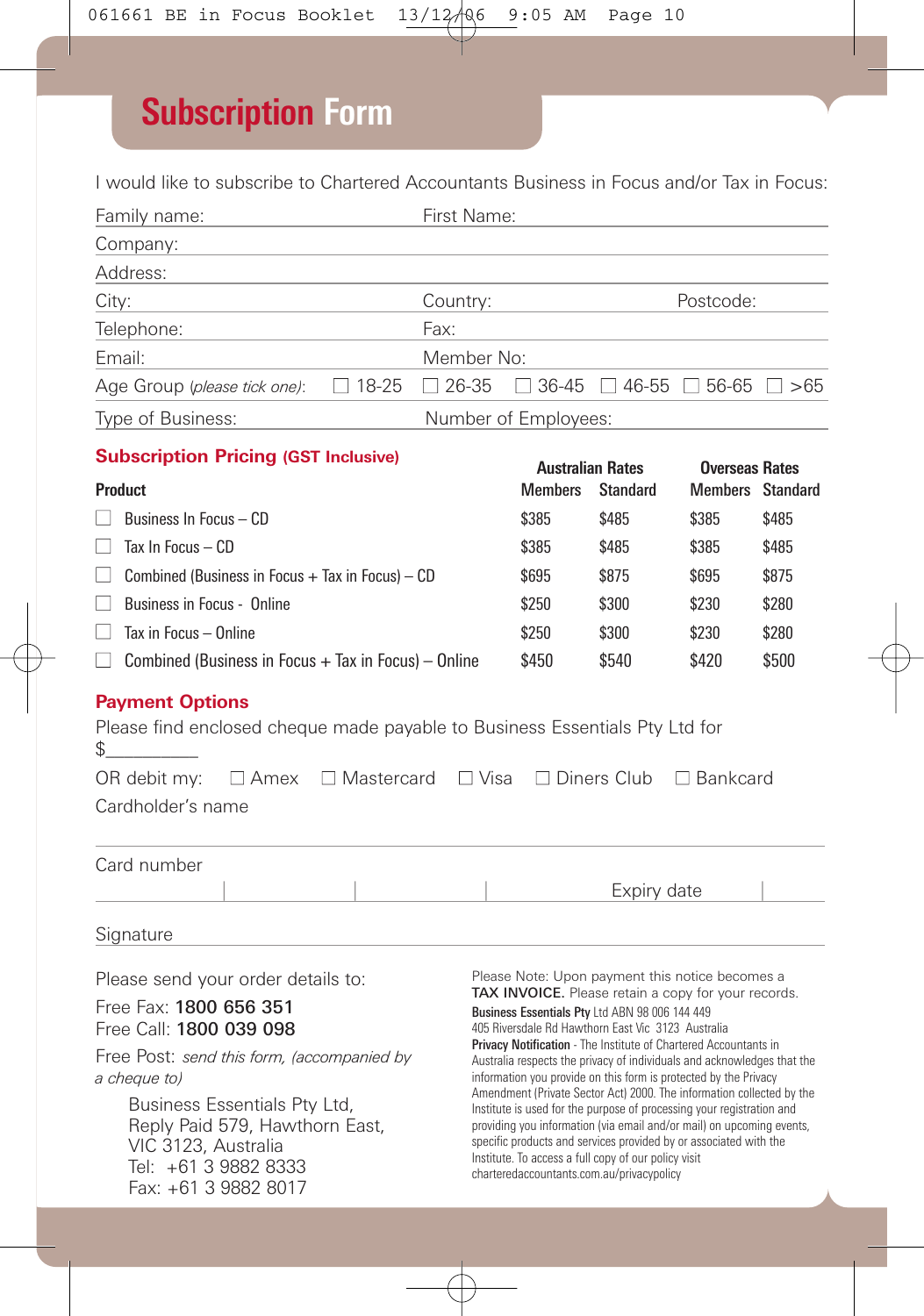

# **Training and Development – at your fingertips**

Keep abreast of the latest development in business and tax in your car, at your desk, or even on the bus!

Your annual subscription will consist of monthly audio updates either on hot topics in business or the latest tax news.

You can choose to have your subscription delivered each month on CD or online. The online version has an optional MP3 download capability enabling you to keep up-to-date via your iPod®, compatible mobile phone, PDA or any other MP3 device.

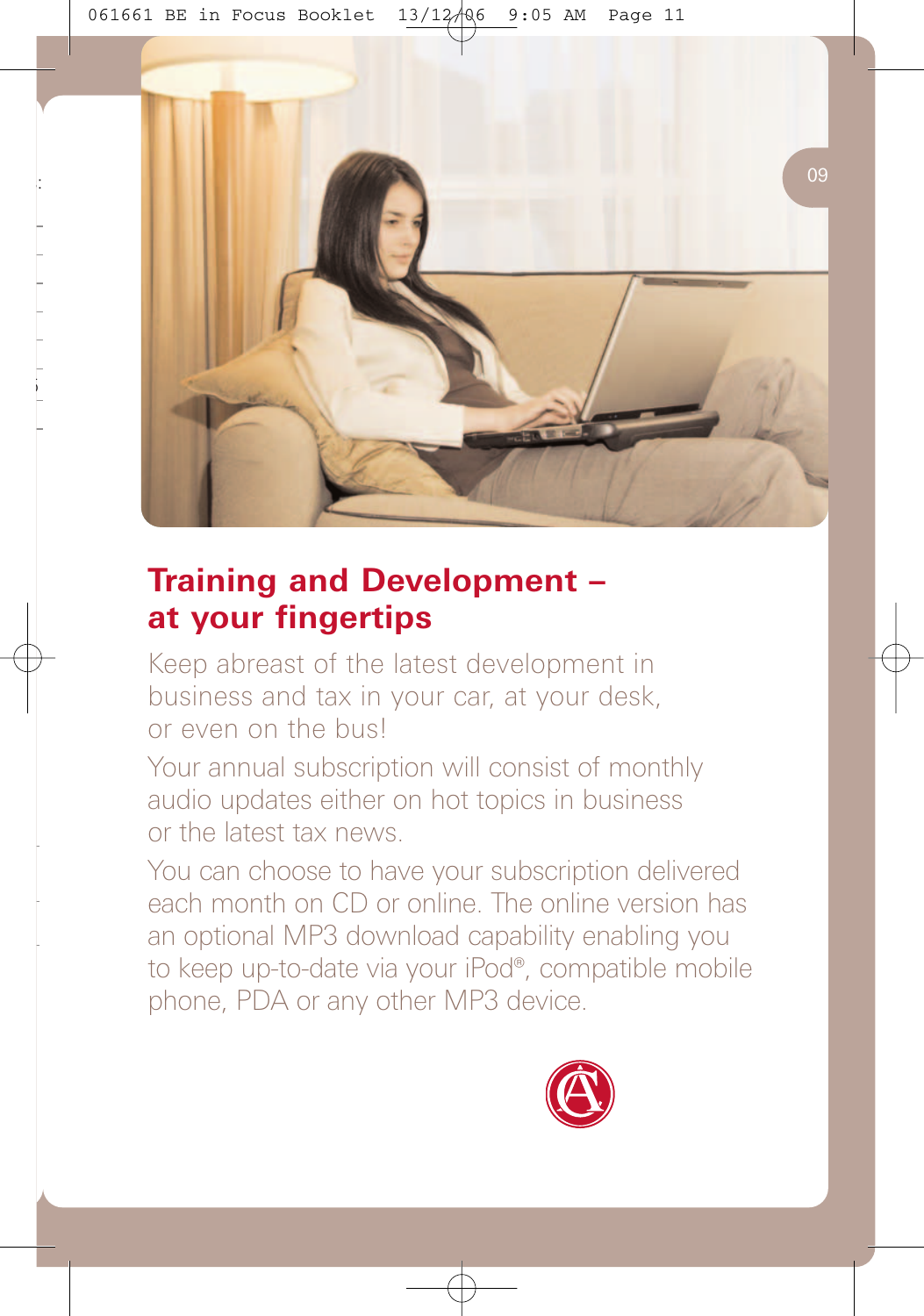# Who can you trust during good times and bad?

"It has been my family's vision for the past 20 years to provide sharemaket investors with the means to invest successfully in the Sharemarket with increased confidence and peace of mind. Through Dr Merv Lincoln's PHD research, our vision is now a reality.

#### **Q: In these uncertain times how can we turn short term volatility into long term opportunity?**

**A:** By selecting quality companies, basing our decisions on a sound framework, and having access to the right tools to allow us to make fully informed and rewarding decisions.

You too can access our family's work and use it to empower yourself to take control of your share investing future. All you have to do is choose what's right for you..."

#### **EITHER do it yourself with Stock Doctor**

- Australia's premier sharemarket investment tool
- Trusted by thousands of investors
- Essential foundation for all Sharemarket investment decisions
- Complete investors tool kit including industry renowned training and support

allincoln... Stock<br>Doctor



#### **OR Let us do it all for you**

- Invest directly in the Lincoln Australian Share Fund
- Benefit from our proven investment approach
- Utilises Stock Doctor Methodology
- Ideal for the time poor investor
- Regular and detailed performance reports

allincoln<sub>®</sub> Managed Investments

# **Call us now about our special offer on 1300 676 332**

www.lincolnindicators.com.au

Lincoln Australian Share Fund (Fund) - Investment Manager: Lincoln Indicators Pty Ltd ACN 006 715 573 AFSL 237740.<br>Responsible Entity/ Issuer: Equity Trustees Limited ABN 46 004 031 298, AFSL 240975. This communication ma al financial product advice. The advice has been prepared without taking account of your personal circumstances. You should therefore consider its appropriateness, in light of your objectives, financial situation and needs, before acting on it. Where<br>we refer to the Fund, information provided should be read in conjunction with the Product Discl which can be obtained by contacting us, or via our website. You should read and consider this document before making any investment decision about whether to acquire or continue to hold the product. Investments can go up and down. Past performance is not a reliable indicator of future performance. Neither Lincoln Indicators Pty Ltd, Equity Trustees Ltd, or their directors, employees or agents guarantees the performance of, or the repayment of capital or income invested in the Fund.